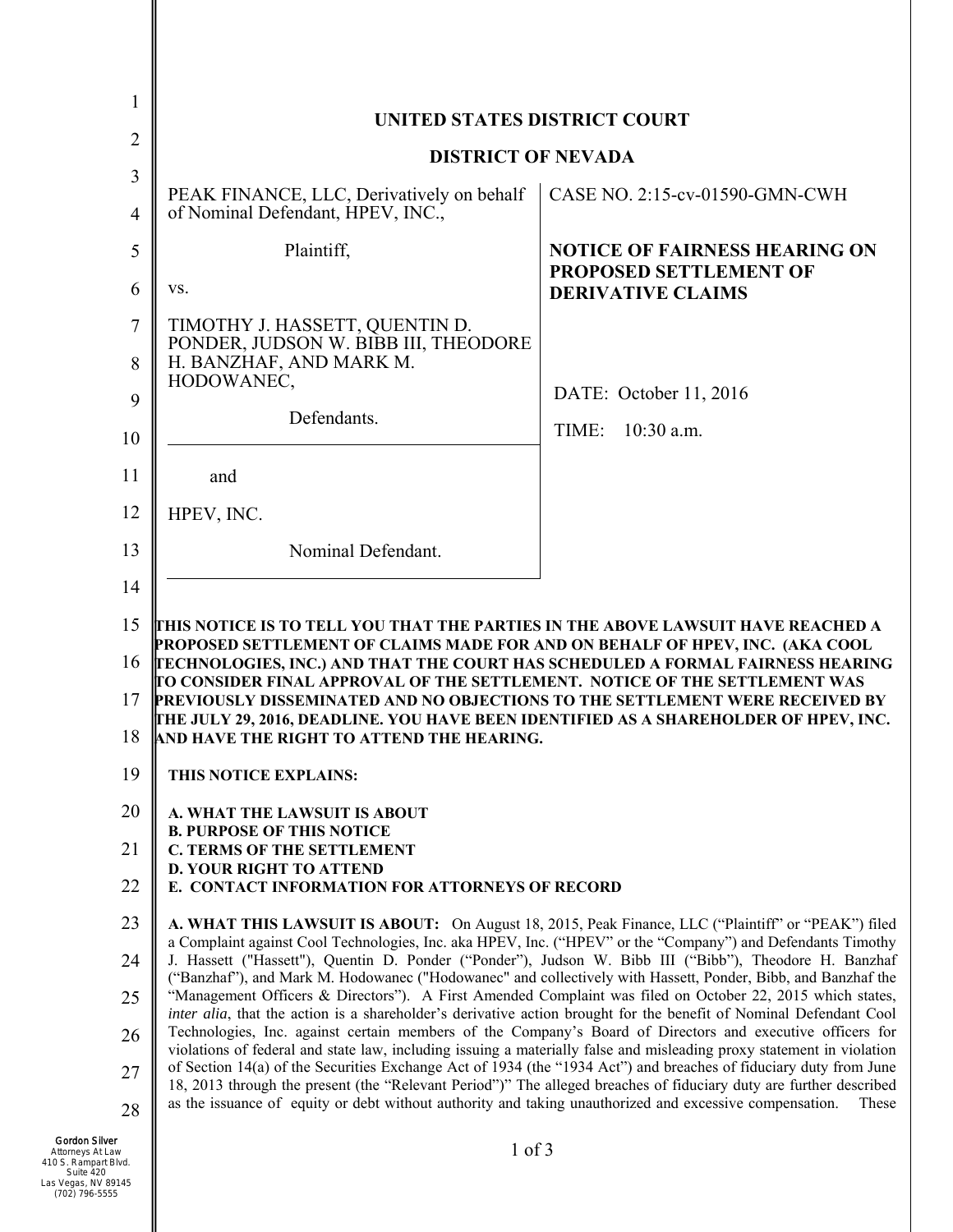1 2 3 4 allegations are substantially similar to but not co-extensive with the allegations made by Spirit Bear Limited against the Management Officers & Directors in another derivative case filed in United States District Court, District of Nevada (the "SBL Derivative Action," See Case 2:13-cv-01548-JAD-GWF, United States District Court, District of Nevada). A settlement was reached in the SBL Derivative Action which received final approval by the district court and the case was dismissed. The terms of settlement in the SBL Derivative Action are substantially similar to the terms of the proposed settlement of this case.

The Company and the Management Officers & Directors have filed a Motion to Dismiss PEAK's First Amended Complaint. That Motion to Dismiss is currently pending before this Court and a decision thereon is being held in abeyance while the Court considers approval of the settlement.

A "derivative lawsuit" is one brought by a shareholder of a company seeking a judgment in favor of the company rather than in favor of the shareholder himself/herself. Here, PEAK seeks, *among other things*, (a) a monetary judgment in favor of the Company and against the Management Officers & Directors for some presently unknown amount of damages; (b) the filing of an amended Proxy Statement; and (c) reformation of internal procedures of the Company.

 $\mathbf Q$ 

8

5

6

7

10 11 12 13 **B. PURPOSE OF THIS NOTICE:** This Notice is sent to inform you that the formal Fairness Hearing to consider final approval of the settlement has been scheduled in connection with the Proposed Settlement Agreement which will result in the dismissal of the action. Pursuant to the Federal Rules of Civil Procedure, a derivative lawsuit may only be settled or dismissed with court approval and the settling parties must send a Notice to the other shareholders as directed by the court. This Notice is intended to advise you of (1) the terms of the proposed settlement and (2) your right to attend the fairness hearing. The hearing is scheduled for the 11th day of October, 2016 at the hour of 10:30 am in Courtroom 7D at Lloyd D. George U.S. Courthouse, 333 Las Vegas Blvd., South, Las Vegas, Nevada, 89101.

- 14 **C. TERMS OF THE SETTLEMENT:** PEAK and HPEV have agreed to settle this matter on the following general terms:
- 15 16 1. The Parties acknowledge and agree that Christopher McKee, Richard J. "Dick" Schul and Donald Bowman have been duly elected as directors of HPEV pursuant to an election held on August 19, 2015.
- 17 18 2. The Parties acknowledge and agree that Christopher McKee, Richard J. "Dick" Schul and Donald Bowman have been appointed to an Independent Directors Committee ("IDC") which shall review the merits of Spirit Bear's derivative claims as set forth in the SBL Derivative Action;
- 19 3. In addition to reviewing the merits of Spirit Bear's claims in the SBL Derivative Action, all matters alleged by PEAK in the Peak Finance Derivative Case shall also be submitted to the IDC for their review of the merits of the claims made therein;
- 20 21 4. Exercising their sound business judgment, the IDC shall determine the appropriate corporate response of HPEV to the claims raised in both the SBL Derivative Action and the Peak Finance Derivative Case;
- 22 23 24 25 5. The IDC shall have the sole and absolute discretion to take any appropriate responsive action including but not limited to (a) ratification of any and all actions previously undertaken under the authority of the Management Directors; (b) filing a lawsuit against any and all Management Officers & Directors setting forth similar or identical claims as those set forth in the SBL Derivative Action and/or the Peak Finance Derivative Case; (c) settling, with or without litigation, any and all claims HPEV may have against any and all Management Officers & Directors on terms and conditions they deem in the best interest of HPEV; and/or (d) taking such other action as they determine is in the best interest of HPEV.
- 26 6. IDC action shall be deemed valid and enforceable if undertaken pursuant to a majority vote of the IDC although the number of IDC members may not be a quorum of all directors of HPEV.

7. Within thirty (30) days of the Court approval of the Settlement, PEAK shall be given the opportunity to make a presentation solely to the IDC regarding the matters alleged in PEAK's Amended Complaint in the Peak Finance

Gordon Silver Attorneys At Law 410 S. Rampart Blvd. Suite 420 Las Vegas, NV 89145 (702) 796-5555

27

28